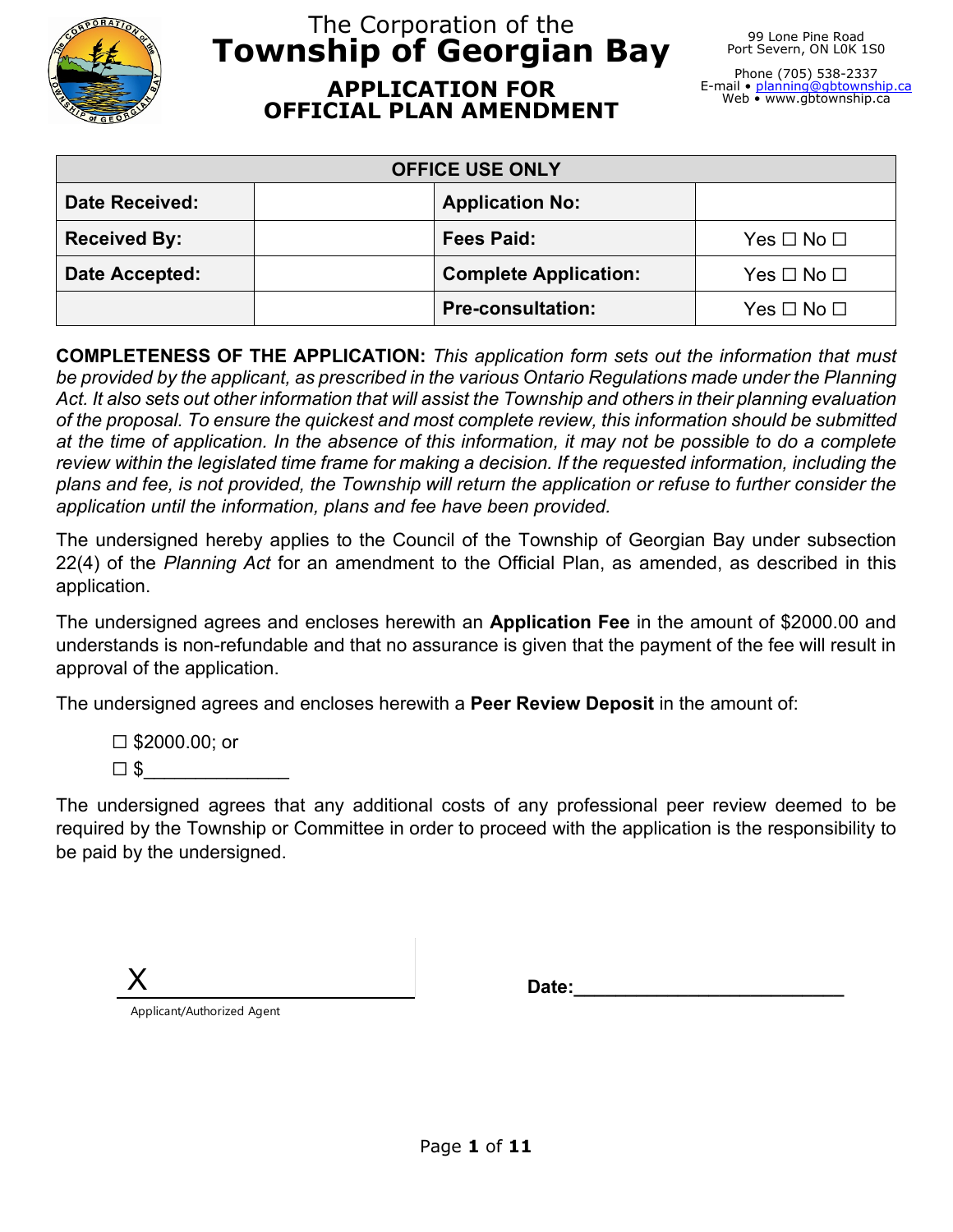*Please ensure to complete this application in its entirety and submit any additional information that may have been identified as required through the pre-consultation process.*

| 1. Applicant:                                                                                                                                                                                                                                                                            |                                                                                                                                                                                                                 |  |
|------------------------------------------------------------------------------------------------------------------------------------------------------------------------------------------------------------------------------------------------------------------------------------------|-----------------------------------------------------------------------------------------------------------------------------------------------------------------------------------------------------------------|--|
| Name                                                                                                                                                                                                                                                                                     |                                                                                                                                                                                                                 |  |
| <b>Mailing Address</b>                                                                                                                                                                                                                                                                   |                                                                                                                                                                                                                 |  |
| Telephone No.                                                                                                                                                                                                                                                                            |                                                                                                                                                                                                                 |  |
| <b>Email Address</b>                                                                                                                                                                                                                                                                     |                                                                                                                                                                                                                 |  |
| 2. Agent (if applicable):<br>Note all correspondence, notices, etc. initiated by Council or Committee with respect to this<br>application, will be directed to the applicant's agent noted above, except where no agent is<br>employed, then it will be directed to the owner/applicant. |                                                                                                                                                                                                                 |  |
| <b>Name</b>                                                                                                                                                                                                                                                                              |                                                                                                                                                                                                                 |  |
| <b>Mailing Address</b>                                                                                                                                                                                                                                                                   |                                                                                                                                                                                                                 |  |
| Telephone No.                                                                                                                                                                                                                                                                            |                                                                                                                                                                                                                 |  |
| <b>Email Address</b>                                                                                                                                                                                                                                                                     |                                                                                                                                                                                                                 |  |
| 3. Subject Lands:                                                                                                                                                                                                                                                                        |                                                                                                                                                                                                                 |  |
| <b>Municipality</b>                                                                                                                                                                                                                                                                      |                                                                                                                                                                                                                 |  |
| <b>Legal Description</b>                                                                                                                                                                                                                                                                 |                                                                                                                                                                                                                 |  |
| <b>Civic Address</b>                                                                                                                                                                                                                                                                     |                                                                                                                                                                                                                 |  |
| $Yes \Box No \Box$                                                                                                                                                                                                                                                                       | Is there currently a BLUE 911 number sign location on the property?                                                                                                                                             |  |
| If no, you are required to purchase a sign and post it on your property prior to the processing of this<br>application. You can purchase a sign at the Township office for \$40.00.                                                                                                      |                                                                                                                                                                                                                 |  |
|                                                                                                                                                                                                                                                                                          | <b>Lot Dimensions</b>                                                                                                                                                                                           |  |
| Frontage (m)                                                                                                                                                                                                                                                                             |                                                                                                                                                                                                                 |  |
| Depth $(m)$                                                                                                                                                                                                                                                                              |                                                                                                                                                                                                                 |  |
| Area (ha)                                                                                                                                                                                                                                                                                |                                                                                                                                                                                                                 |  |
|                                                                                                                                                                                                                                                                                          | <b>Access</b>                                                                                                                                                                                                   |  |
| Provincial Highway □<br>Municipal Road (All Season) □<br>Municipal Road (Seasonal) □<br>Right-of-Way □<br>Water Access Only □                                                                                                                                                            |                                                                                                                                                                                                                 |  |
| public road.                                                                                                                                                                                                                                                                             | If access to the subject land is by water only, please identify the parking and docking facilities used<br>or to be used and the approximate distance of these facilities from the subject land and the nearest |  |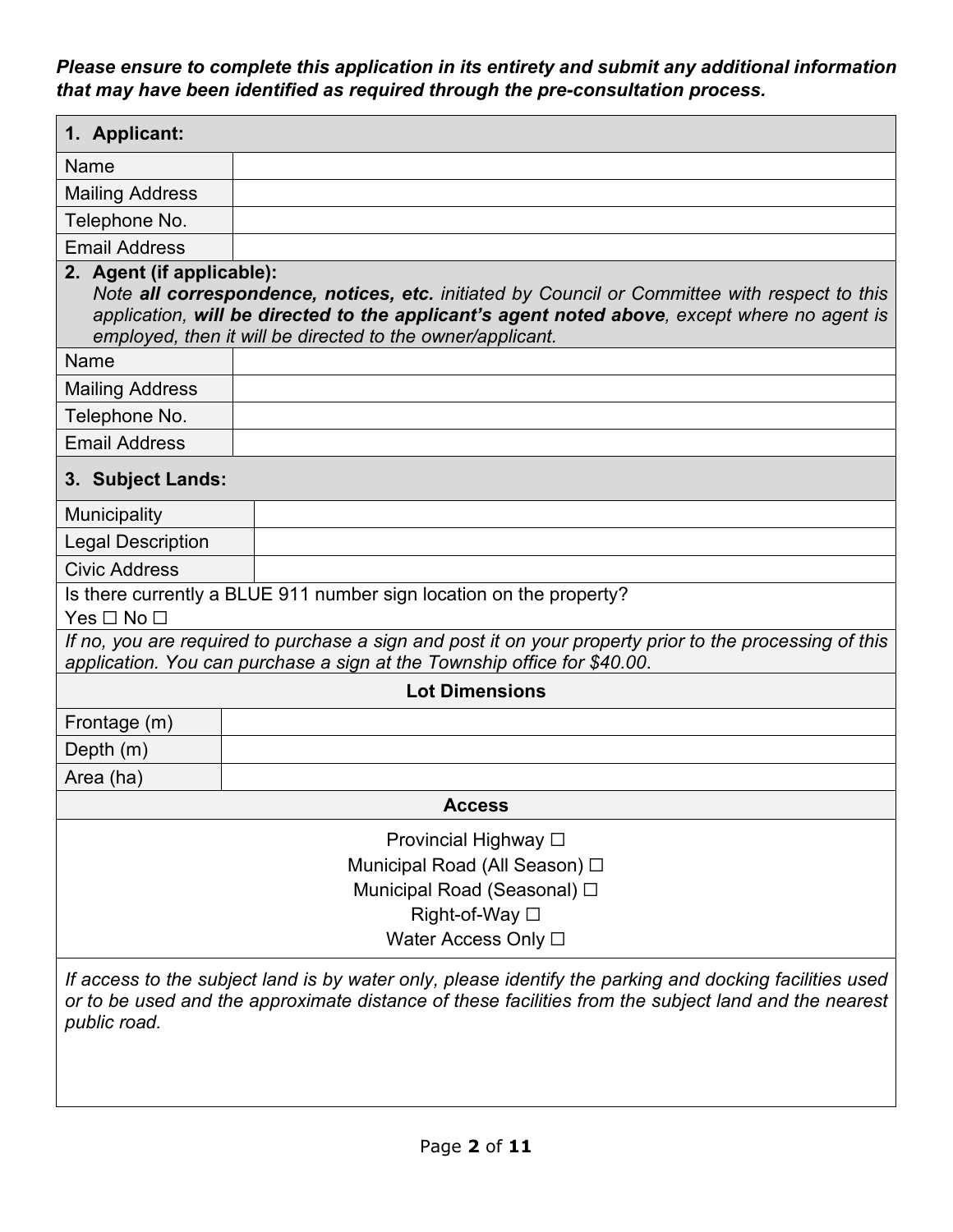### **Water Service**

Municipal Service **□** Privately Owned & Operated Individual or Communal Well □ Lake or Other Waterbody □

### **Sewage Service**

Municipal Service **□** 

Privately Owned & Operated Individual or Communal Septic System □ Privy or Other Means **□** 

If the application would permit development on privately owned and operated individual or communal septic systems, and more than 4500 litres of effluent would be produced per day as a result of the development being completed, please submit:

- a) a servicing options report; and
- b) a hydrogeological report.

#### **Storm Drainage**

Sewers  $□$ Ditches/Swales **□** Other Means □

**4. Planning Information:**

**Name of the Official Plan requested to be amended:**

**Township Official Plan Designation**

**Please indicate the uses that the current designation authorizes:**

**District Official Plan Designation**

**Please describe how the application conforms with the upper tier (District) Official Plan:**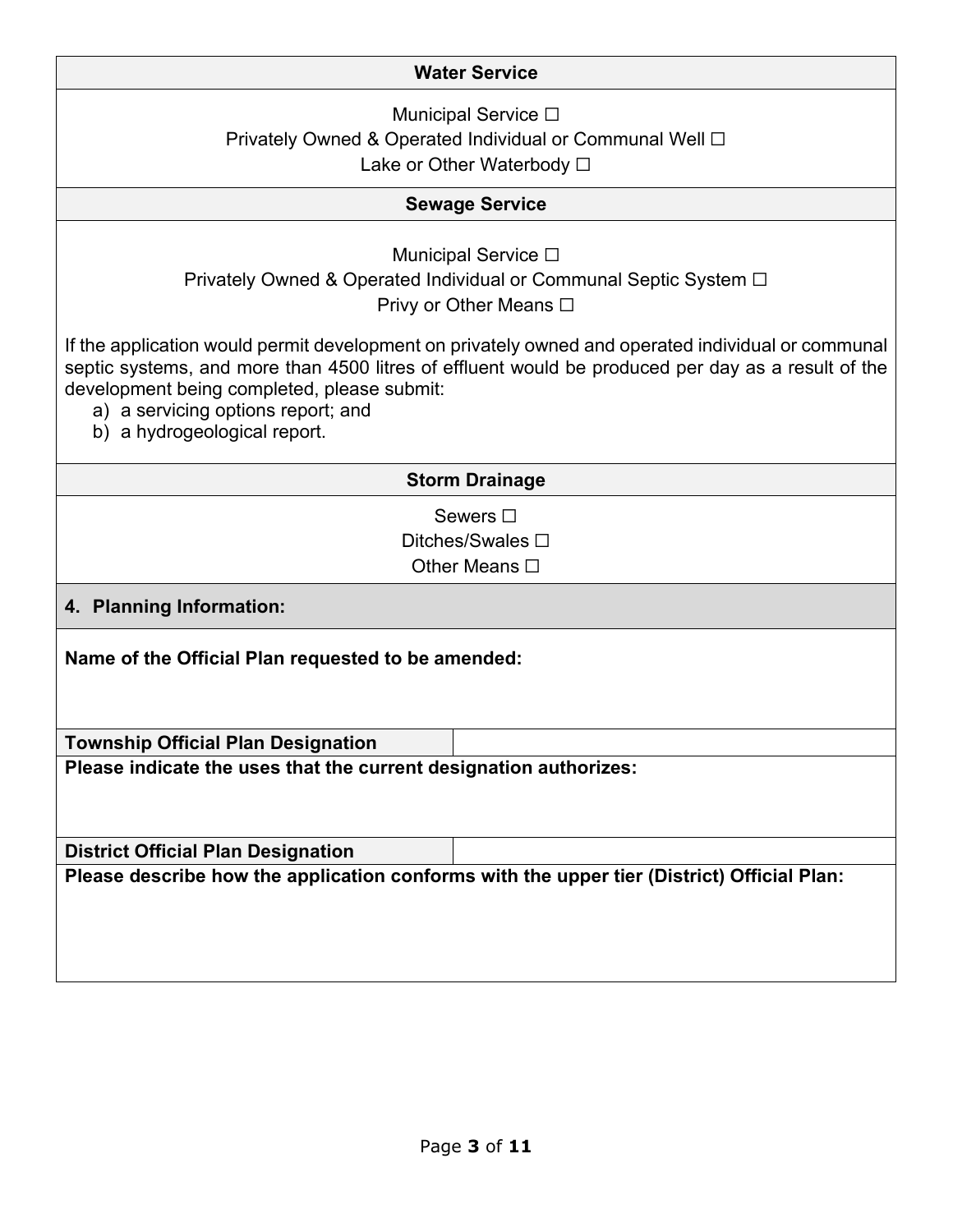**Does the requested amendment:**

☐ **Change** a policy in the Official Plan?

☐ **Replace** a policy in the Official Plan?

☐ **Delete** a policy in the Official Plan?

☐ **Add** a policy in the Official Plan?

**If yes, please provide the policy to be changed, replaced, deleted or added:**

**Does the requested amendment change or replace a designation in the Official Pan?** Yes □ No □

**If yes, please provide the following:**

**Designation to be changed or replaced:**

**The text of the requested amendment:**

**If the requested amendment changes or replaces a schedule in the Official Plan, please provide the schedule and the text that accompanies it:**

**Please indicate the land uses that the requested Official Plan amendment would authorize:**

**What is the purpose of the requested amendment?**

**If the requested amendment alters all or any part of the boundary of an area of settlement or establishes a new area of settlement, please provide the current Official Plan policies, if any, dealing with the alteration or establishment of an area of settlement:**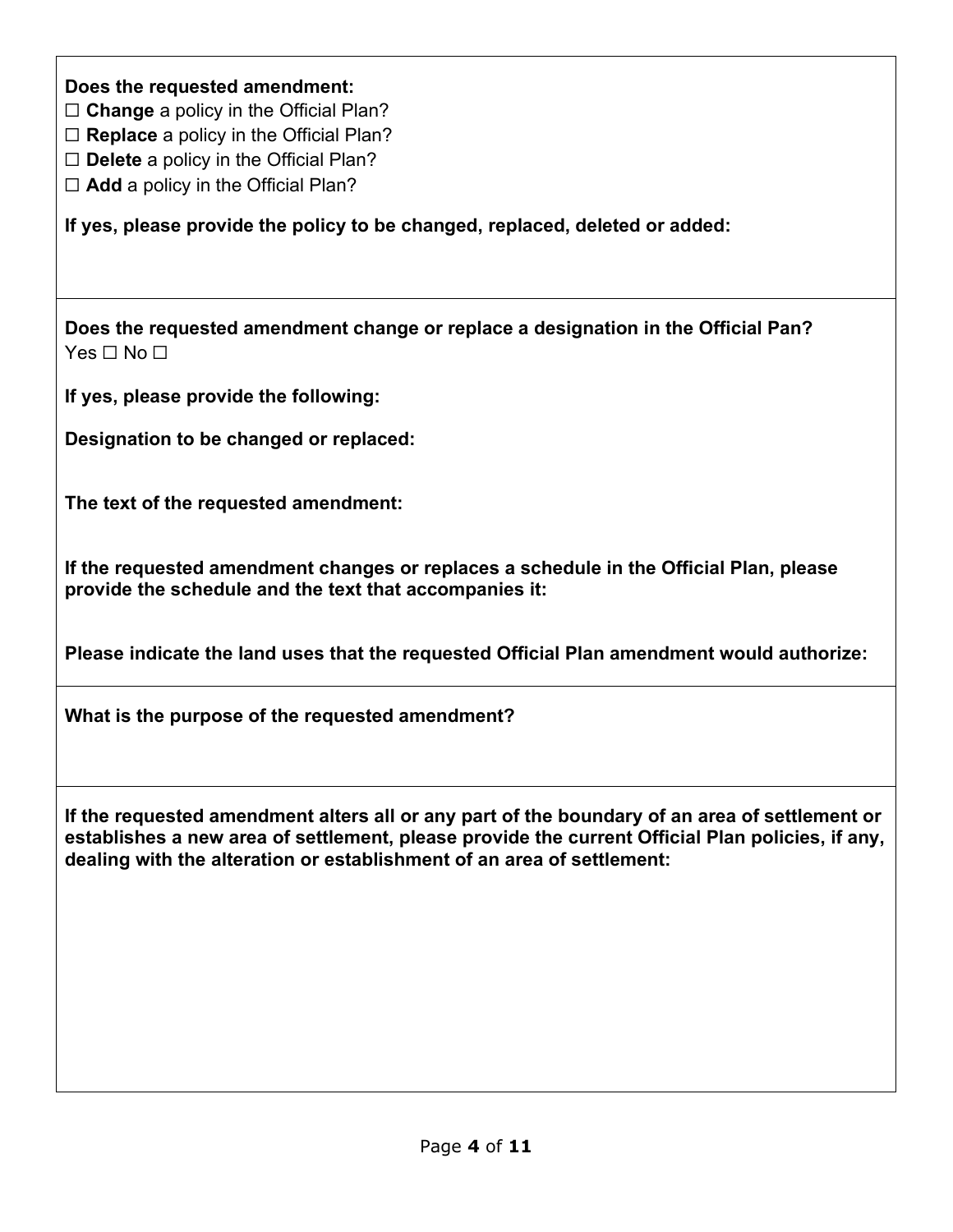| If the requested amendment removes the subject land from an area of employment, please<br>provide the current Official Plan policies, if any, dealing with the removal of land from an<br>area of employment:                                                                            |
|------------------------------------------------------------------------------------------------------------------------------------------------------------------------------------------------------------------------------------------------------------------------------------------|
|                                                                                                                                                                                                                                                                                          |
| Are the subject lands or lands within 120 metres of it, the subject of a Minor Variance or<br>Consent, an amendment to an Official Plan, a Zoning By-law amendment, a Minister's<br>Zoning Order, approval of a Plan of Subdivision, or Site Plan Control?<br>Yes $\square$ No $\square$ |
| If yes, please provide the following information:                                                                                                                                                                                                                                        |
| File No.:<br>Name of Approval Authority considering:<br>Affected Lands:<br>Purpose:<br>Status:<br>Effect on the requested amendment:                                                                                                                                                     |
| Please explain how the application is consistent with policy statements issued under<br>subsection 3 (1) of the Act.                                                                                                                                                                     |
| Are the subject lands within an area designated under any provincial plan or plans?                                                                                                                                                                                                      |
| Yes $\Box$ No $\Box$                                                                                                                                                                                                                                                                     |
| If yes, please explain how the application conforms or does not conflict with the provincial plan or<br>plans.                                                                                                                                                                           |
| Please detail your proposed strategy for consulting with the public with respect to the<br>application:                                                                                                                                                                                  |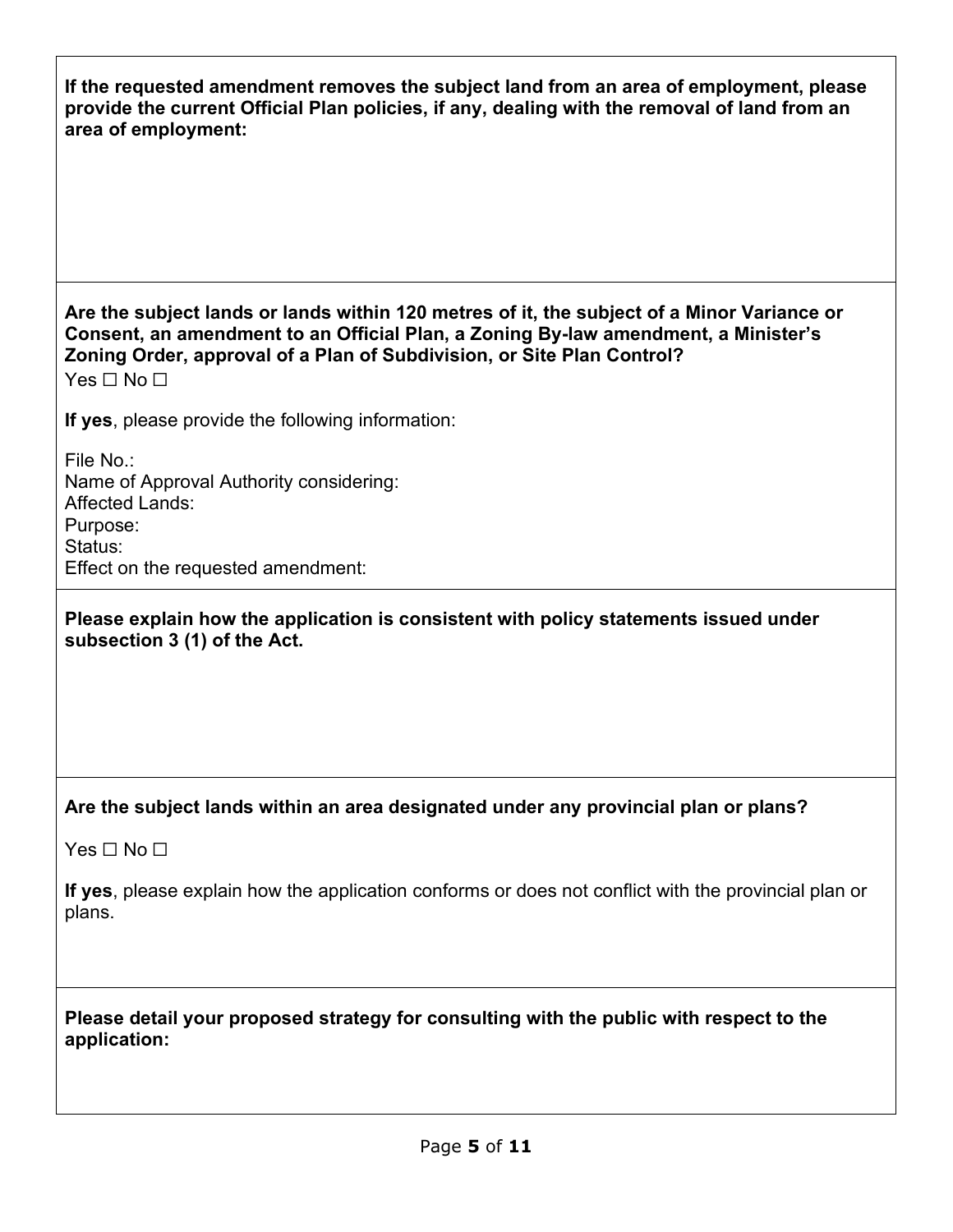| <b>Current zoning of the subject lands</b>                                                                                                                                                                                                                                           |                                                                                                    |
|--------------------------------------------------------------------------------------------------------------------------------------------------------------------------------------------------------------------------------------------------------------------------------------|----------------------------------------------------------------------------------------------------|
| <b>Surrounding land uses</b>                                                                                                                                                                                                                                                         |                                                                                                    |
| <b>South Georgian Bay Lake Simcoe Source Protection Plan</b>                                                                                                                                                                                                                         |                                                                                                    |
| an Intake Protection Zone (IPZ)?                                                                                                                                                                                                                                                     | Is the subject land within a Wellhead Protection Area (WHPA), and Issue Contributing Area (ICA) or |
| Yes $\Box$ No $\Box$                                                                                                                                                                                                                                                                 |                                                                                                    |
| If yes, identify the WHPA/ICA/IPZ:                                                                                                                                                                                                                                                   |                                                                                                    |
| If yes, do you have an approved Risk Management Plan (RMP) and/or a Section Fifty Nine (59)<br>Notice to Proceed from the Risk Management Official (RMO)? (Please attach)                                                                                                            |                                                                                                    |
| Yes $\Box$ No $\Box$                                                                                                                                                                                                                                                                 |                                                                                                    |
|                                                                                                                                                                                                                                                                                      |                                                                                                    |
| accurate and current.                                                                                                                                                                                                                                                                | I/we certify that all statements and information provided in this application are true,            |
|                                                                                                                                                                                                                                                                                      |                                                                                                    |
| Applicant/Authorized Agent                                                                                                                                                                                                                                                           | Applicant/Authorized Agent                                                                         |
| Date:                                                                                                                                                                                                                                                                                | Date:                                                                                              |
|                                                                                                                                                                                                                                                                                      | <b>NOTICE OF COLLECTION</b>                                                                        |
| Personal information on this form is collected under the authority of the Planning Act. All names<br>addresses and comments included is material available to the public in accordance with the<br>provisions of the Municipal Freedom of Information and Protection of Privacy Act. |                                                                                                    |
| Questions regarding this collection and its release under the Act should be directed to the<br>Township Clerk, 99 Lone Pine Road, Port Severn, Ontario L0K 1S0, telephone: 705-538-2337                                                                                              |                                                                                                    |

*extension 227 during business hours or via email to [kway@gbtownship.ca.](mailto:kway@gbtownship.ca)*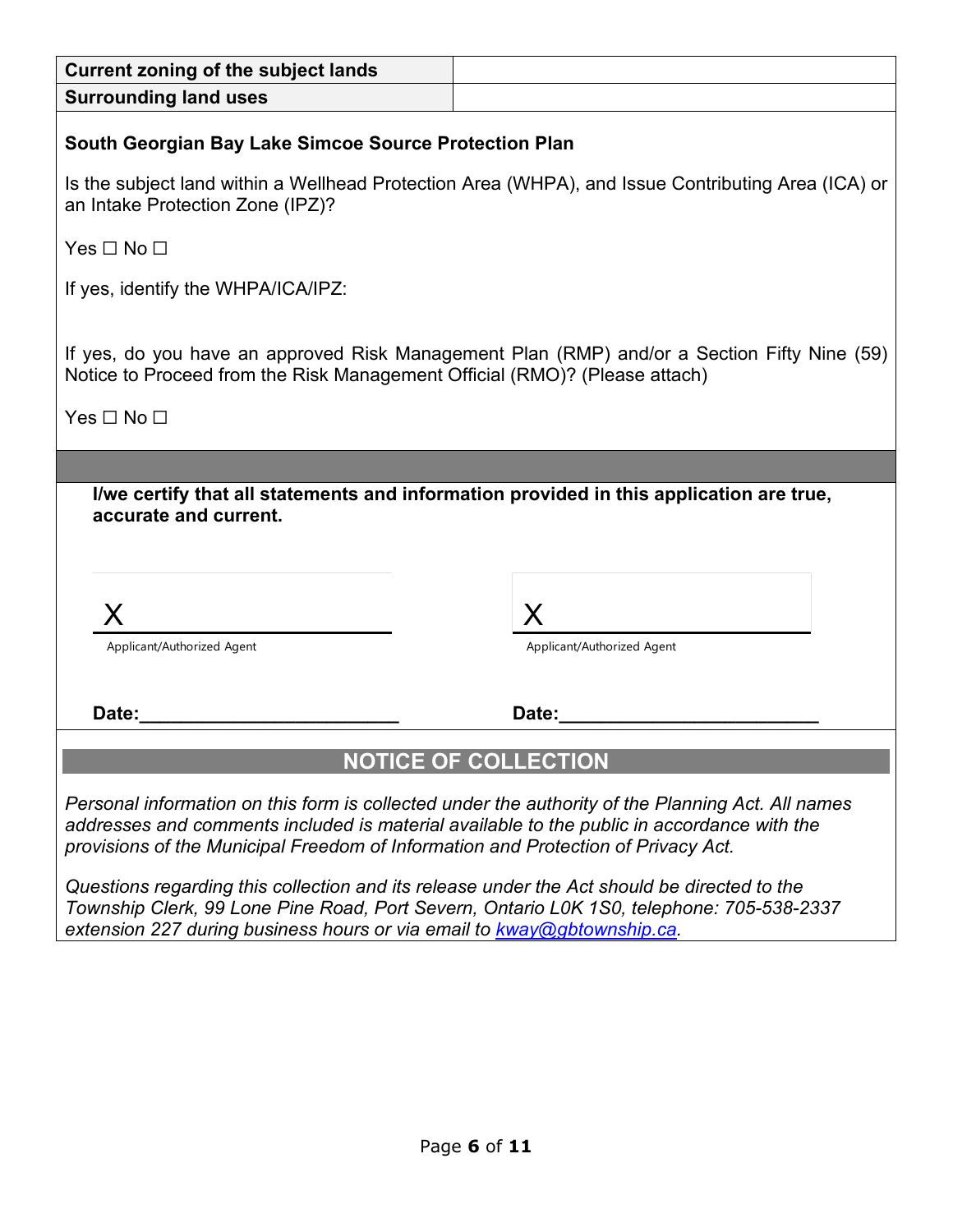# **AFFIDAVIT OR SWORN DECLARATION FOR THE PRESCRIBED INFORMATION**

| 1 / We<br>the application.                  | contained in this application and in all statements contained in all exhibits transmitted herewith are<br>true and I / We make this solemn declaration conscientiously believing it to be true and knowing that<br>it is of the same force and effect as if made under oath and by virtue of the Canada Evidence Act. I<br>further agree for the purposes of the Municipal Freedom of Information and Protection Privacy Act,<br>to authorize and consent to the use by of the disclosure to any person of public body of any personal<br>information that is collected under the authority of the Planning Act for the purposes of processing | solemnly declare that all statements                                                                                                                |
|---------------------------------------------|------------------------------------------------------------------------------------------------------------------------------------------------------------------------------------------------------------------------------------------------------------------------------------------------------------------------------------------------------------------------------------------------------------------------------------------------------------------------------------------------------------------------------------------------------------------------------------------------------------------------------------------------|-----------------------------------------------------------------------------------------------------------------------------------------------------|
| DECLARED before me at the                   |                                                                                                                                                                                                                                                                                                                                                                                                                                                                                                                                                                                                                                                |                                                                                                                                                     |
|                                             | ot                                                                                                                                                                                                                                                                                                                                                                                                                                                                                                                                                                                                                                             |                                                                                                                                                     |
| the <u>________________________________</u> | in<br>of                                                                                                                                                                                                                                                                                                                                                                                                                                                                                                                                                                                                                                       |                                                                                                                                                     |
|                                             | this                                                                                                                                                                                                                                                                                                                                                                                                                                                                                                                                                                                                                                           |                                                                                                                                                     |
| $\equiv$ day of $\equiv$<br>20              |                                                                                                                                                                                                                                                                                                                                                                                                                                                                                                                                                                                                                                                |                                                                                                                                                     |
|                                             |                                                                                                                                                                                                                                                                                                                                                                                                                                                                                                                                                                                                                                                |                                                                                                                                                     |
| X                                           | X                                                                                                                                                                                                                                                                                                                                                                                                                                                                                                                                                                                                                                              |                                                                                                                                                     |
| Commissioner, etc.                          |                                                                                                                                                                                                                                                                                                                                                                                                                                                                                                                                                                                                                                                | Registered Owner/Agent                                                                                                                              |
|                                             |                                                                                                                                                                                                                                                                                                                                                                                                                                                                                                                                                                                                                                                |                                                                                                                                                     |
|                                             |                                                                                                                                                                                                                                                                                                                                                                                                                                                                                                                                                                                                                                                |                                                                                                                                                     |
|                                             | be completed.                                                                                                                                                                                                                                                                                                                                                                                                                                                                                                                                                                                                                                  | If signed by an Agent, written authorization from<br>the Registered Owner(s) must accompany the<br>application or the authorization form below must |
|                                             |                                                                                                                                                                                                                                                                                                                                                                                                                                                                                                                                                                                                                                                |                                                                                                                                                     |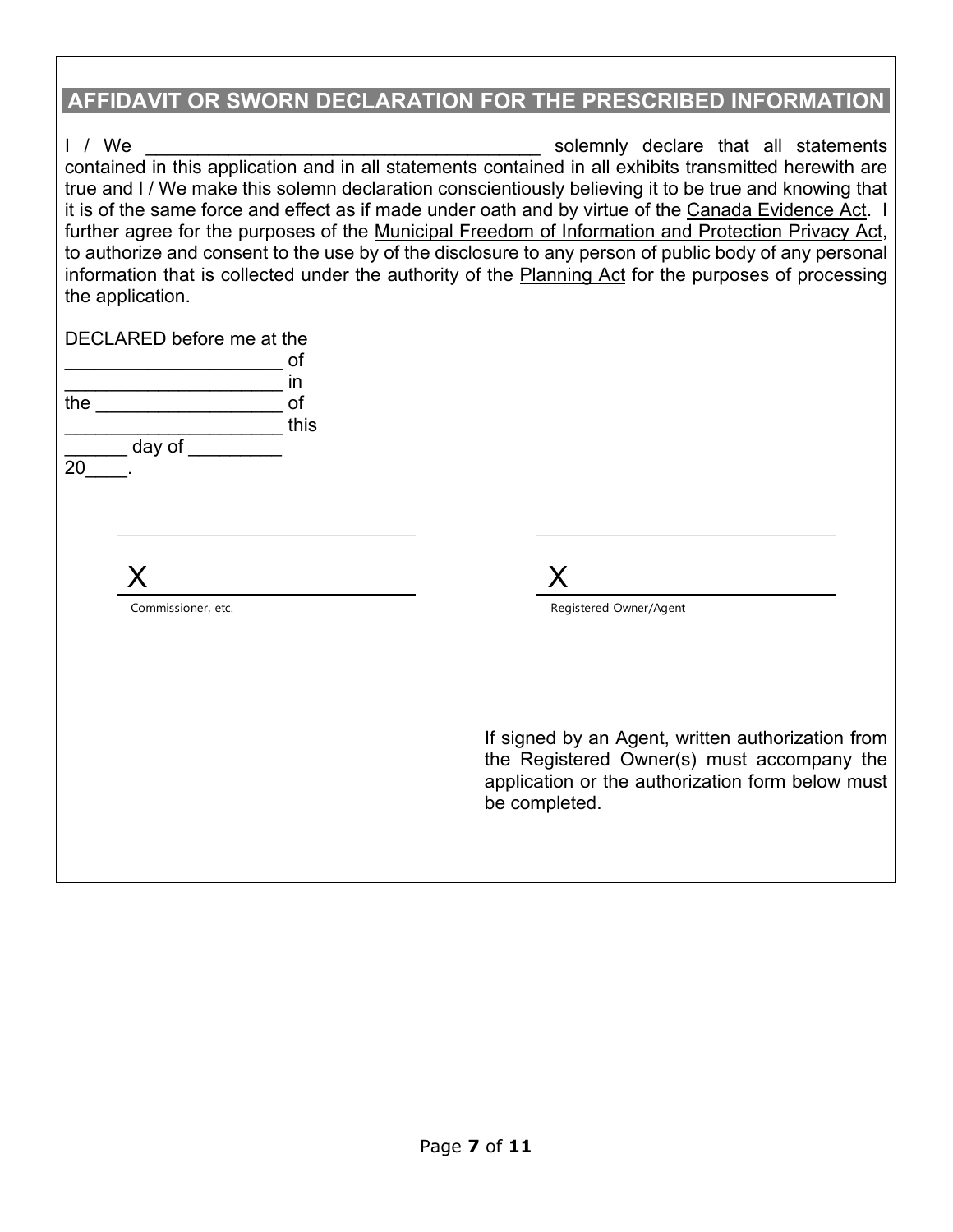## **AGENT AUTHORIZATION**

I / We \_\_\_\_\_\_\_\_\_\_\_\_\_\_\_\_\_\_\_\_\_\_\_\_\_\_\_\_\_ am / are the registered owner(s) of the land that is the subject of this application for consent and for the purposes of the Freedom of Information and Protection of Privacy Act, I / we authorize \_\_\_\_\_\_\_\_\_\_\_\_\_\_\_\_\_\_\_\_\_\_\_\_\_\_\_\_\_\_\_\_\_\_to make this application on my / our behalf.

This authorization also allows the applicant to appear at any hearing(s) of the application and provide any information or material required by the Committee of Adjustment relevant to the application on my / our behalf.

Date:

Registered Owner(s)

## **PERMISSION TO ENTER PROPERTY**

I / We \_\_\_\_\_\_\_\_\_\_\_\_\_\_\_\_\_\_\_\_\_\_\_\_\_\_\_\_\_\_\_\_\_\_ hereby authorize the members of Council of the Township of Georgian Bay, members of the Committee of Adjustment, members of the staff of the Township of Georgian Bay and designated consultants to enter onto the above-noted property for the limited purposes of evaluating the merits of this application over the time this application is under consideration by the Township.

**Date:\_\_\_\_\_\_\_\_\_\_\_\_\_\_\_\_\_\_\_\_\_\_\_** X

Registered Owner(s)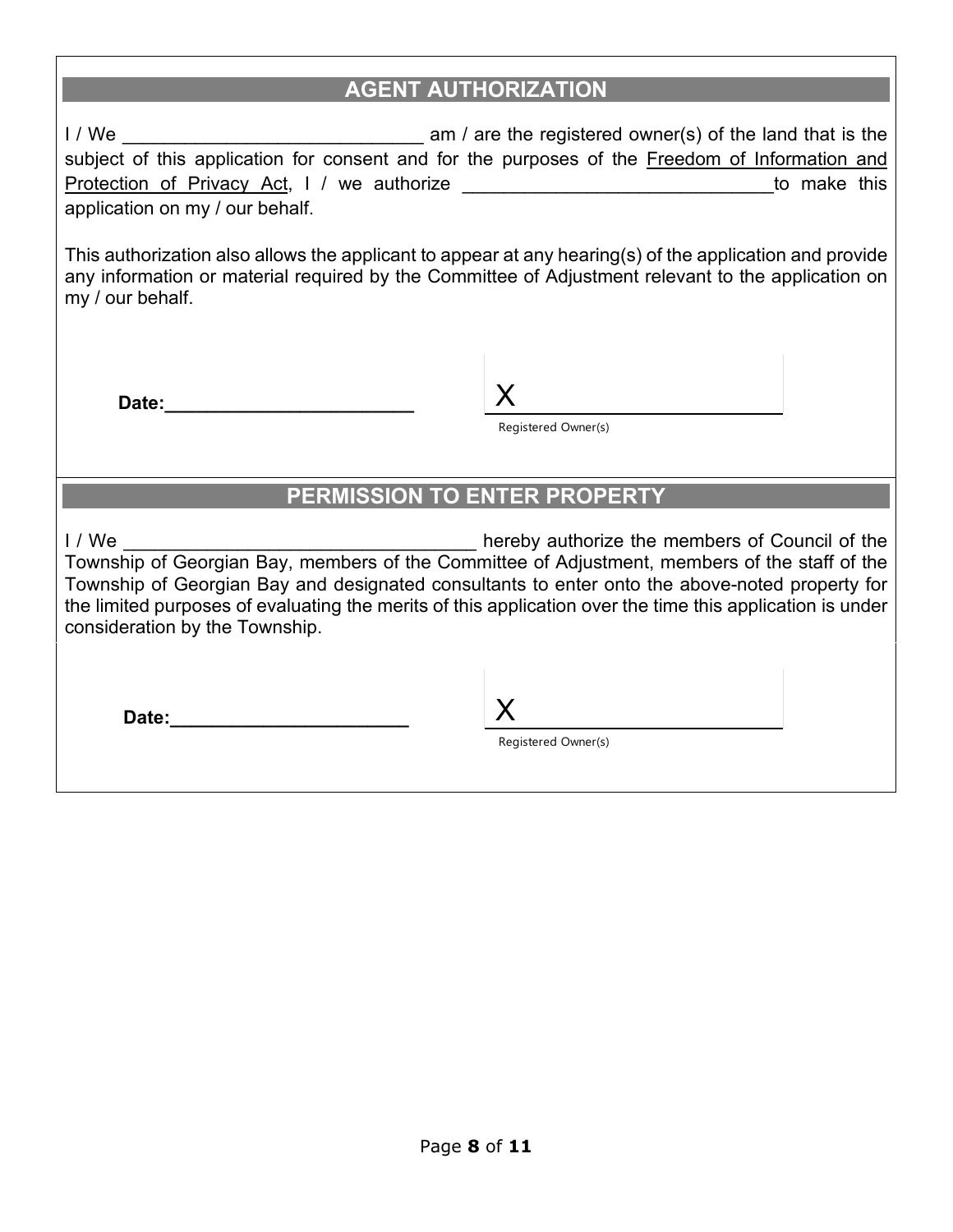## **POSTING NOTICE**

After your application is submitted, this office will provide you with a digital copy of the Posting Notice that the applicant/agent is responsible to have printed and posted in accordance with the Regulations of the *Planning Act* and "Posting Notice Guide" included with this application.

The purpose of this sign is to assist the reporting agencies in locating your property when they conduct a site inspection. This sign is also required as a form of Public Notice under Provincial Regulations. Accordingly, failure to comply with the posting of the sign will mean proper notice was not given and any approval given by the Committee of Adjustment under those circumstances can be challenged and it may be necessary to recirculate your application. Please do not remove the posted sign unless indicated by Township staff.

I/we acknowledge that the posting of this sign is required to satisfy requirements of the Planning Act for public notification related to the processing of the application and agree to not remove the Posting Notice until the day after the Public Hearing/Public Meeting.

I/we agree that it is the responsibility of the applicant to ensure the Posting Notice(s) is securely posted on the subject lands in accordance with the "Posting Notice Guide" so that it is **visible and legible at all times**.

I/we further acknowledge that it is the responsibility of the applicant to provide the Township with a dated photograph of the erected sign confirming that the Posting Notice(s) have been posted at least **thirty (30) days** prior to the Public Meeting date.

I/we further acknowledge that if confirmation has not been provided to the Township that the Positing Notice(s) was posted in accordance with the Regulations of the *Planning Act* and the "Posting Notice Guide", the application will be deferred and will be subject to the Re-Circulation Fee.

| Date: |                     |
|-------|---------------------|
|       | Registered Owner(s) |
|       |                     |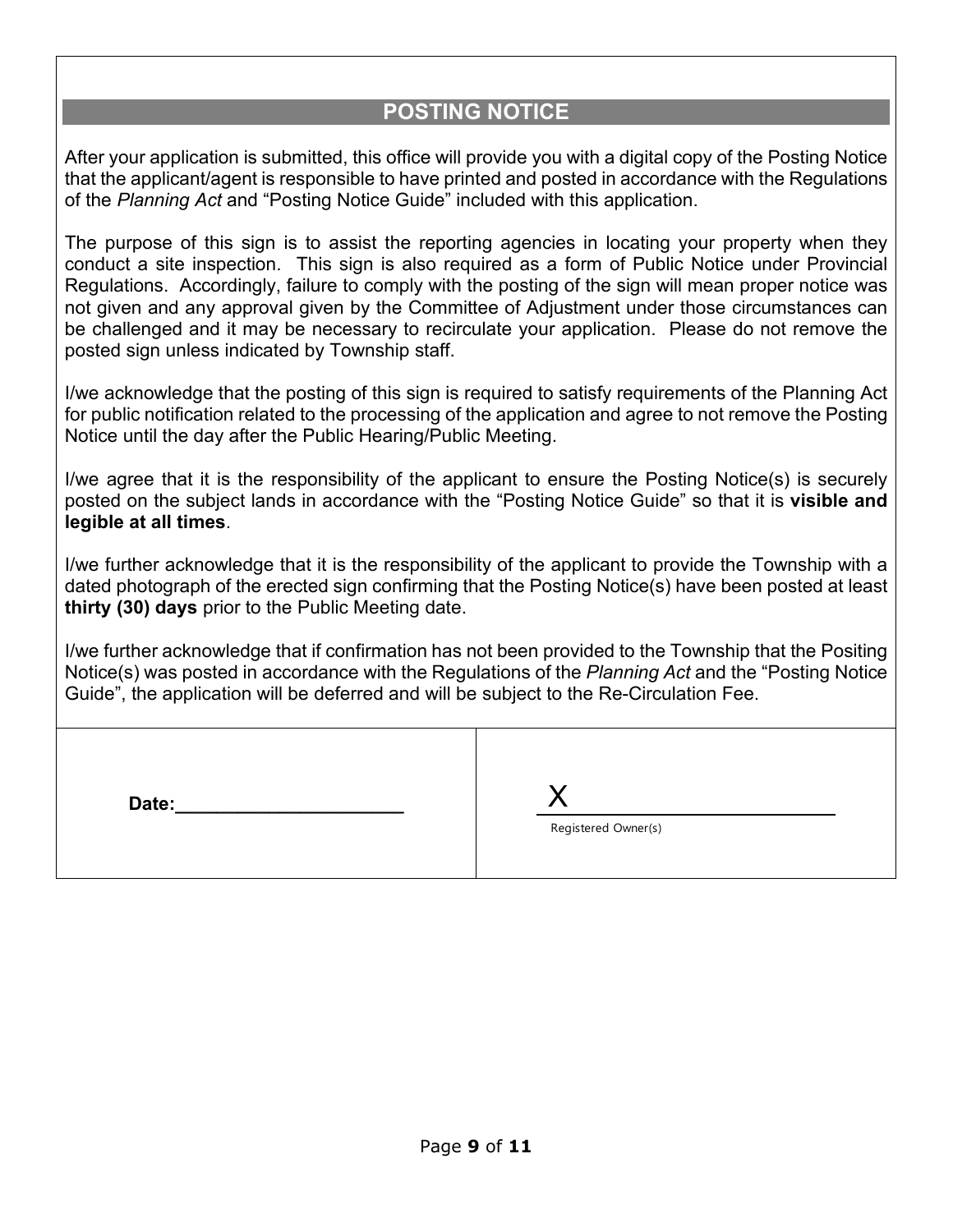## **POSTING NOTICE GUIDE**

The applicant/agent will be provided with a digital (i.e. .pdf) copy of the posting notice upon submission of a **complete** application.

The applicant is responsible for having the Posting Notice(s) printed on a 3' x 4' sign board and erected on the property in a conspicuous location in accordance with the requirements below.

On waterfront properties, one (1) of the required Posting Notices shall be erected on or at the dock or other shoreline structures to ensure that it is visible from the water.

| <b>Waterfront Properties</b> |                                                                                                                                                                                          |                                                                                                                                                                                                                                                                                                                                                                                                                                        |
|------------------------------|------------------------------------------------------------------------------------------------------------------------------------------------------------------------------------------|----------------------------------------------------------------------------------------------------------------------------------------------------------------------------------------------------------------------------------------------------------------------------------------------------------------------------------------------------------------------------------------------------------------------------------------|
| <b>Water Access Only</b>     | <b>Islands</b>                                                                                                                                                                           | Two (2) Posting Notice shall be erected. One (1) on<br>each opposite frontage.                                                                                                                                                                                                                                                                                                                                                         |
|                              | <b>Through Lot</b>                                                                                                                                                                       | Two (2) Posting Notice shall be erected. One (1) on<br>each frontage.                                                                                                                                                                                                                                                                                                                                                                  |
|                              | <b>Single Frontage</b>                                                                                                                                                                   | One (1) Posting Notice shall be erected.                                                                                                                                                                                                                                                                                                                                                                                               |
| <b>Private Road</b>          | <b>Through Lot</b>                                                                                                                                                                       | Two (2) Posting Notice shall be erected.<br>• One (1) at the intersection of the Private Road<br>with the nearest Public Road; and<br>One (1) on the developed frontage/shoreline.<br>If both shorelines/frontages are developed, a third<br>Posting Notice shall be erected, meaning a Posting<br>Notice will be erected on both developed shorelines<br>and at the intersection of the Private Road with the<br>nearest Public Road. |
|                              | <b>Single Frontage</b>                                                                                                                                                                   | Two Posting Notice shall be erected. One (1) at the<br>intersection of the Private Road with the nearest<br>Public Road & One (1) on the developed<br>shoreline/frontage.                                                                                                                                                                                                                                                              |
| <b>Public Road</b>           | Two (2) Posting Notices shall be erected. One (1) at the end of the<br>driveway accessing the subject lands from the Public Road & One (1) at<br>the developed shoreline.                |                                                                                                                                                                                                                                                                                                                                                                                                                                        |
|                              |                                                                                                                                                                                          | <b>Non-Waterfront Properties</b>                                                                                                                                                                                                                                                                                                                                                                                                       |
| <b>Private Road</b>          | Two (2) Posting Notices shall be erected. One (1) at the intersection of<br>the Private Road with the Public Road & One (1) at the intersection of the<br>driveway and the Private Road. |                                                                                                                                                                                                                                                                                                                                                                                                                                        |
| <b>Public Road</b>           | and the Public Road.                                                                                                                                                                     | One (1) Posting Notice shall be erected at the intersection of the driveway                                                                                                                                                                                                                                                                                                                                                            |
|                              | where it is visible from both roads.                                                                                                                                                     | If the subject property is a corner lot (i.e. having frontage on two (2)<br>roads) the Posting Notice shall be erected on the intersecting corner                                                                                                                                                                                                                                                                                      |